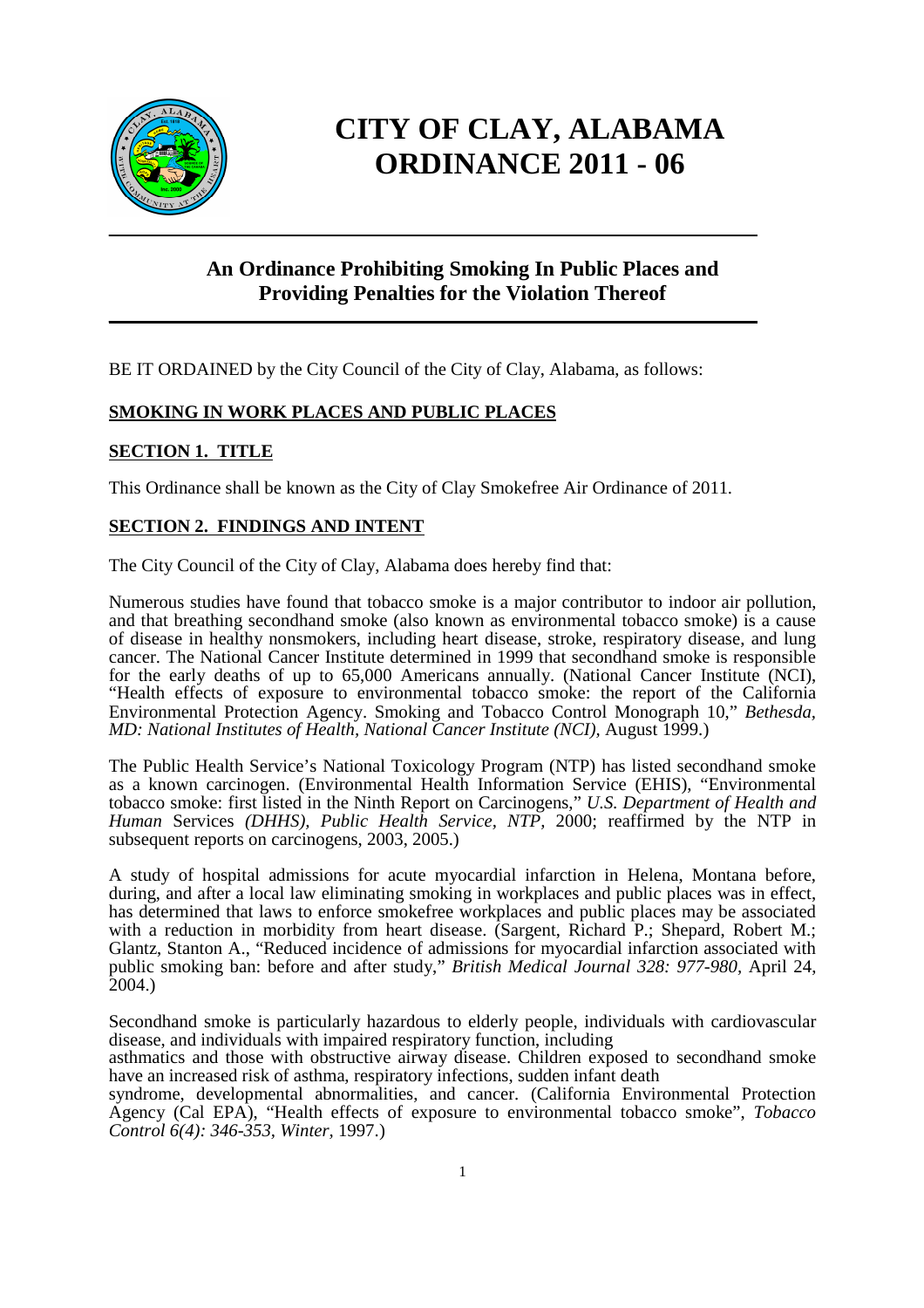The Americans with Disabilities Act, which 'requires that disabled persons have access to public places and workplaces, deems impaired respiratory function to be a disability. (Daynard, R.A., "Environmental tobacco smoke and the Americans with Disabilities Act," Nonsmokers' Voice  $15(1): 8-9.$ 

The U.S. Surgeon General has determined that the simple separation of smokers and nonsmokers within the same air space may reduce, but does not: eliminate, the exposure of nonsmokers to secondhand smoke. (Department of Health and Human Services. *The Health Consequences of Involuntary Smoking: A Report of the Surgeon General. Public Health Service, Centers for* Disease Control, 1986.) The Environmental Protection Agency has determined that secondhand smoke cannot be reduced to safe levels in businesses by high rates of ventilation. Air cleaners, which are only capable of filtering the particulate matter and odors in smoke, do not eliminate the known toxins in secondhand smoke. (Environmental Protection Agency (EPA), "Indoor air facts no. 5: environmental tobacco smoke," *Washington, D.C.: Environmental Protection Agency (EPA),* June 1989.)

The Centers for Disease Control and Prevention has determined that the risk of acute myocardial infarction and coronary heart disease associated with exposure to tobacco smoke is non-linear at low doses, increasing rapidly with relatively small doses such as those received from secondhand smoke or actively smoking one or two cigarettes a day, and has warned that all patients at increased risk of coronary heart disease or with known coronary artery disease should avoid all indoor environments that permit smoking. (Pechacek, Terry F.; Babb, Stephen, "Commentary: How acute and reversible are the cardiovascular risks of secondhand smoke?" *British Medical Journal 328:980-983,* April 24, 2004.)

A significant amount of secondhand smoke exposure occurs in the workplace. Employees who work in smoke-filled businesses suffer a 25-50% higher risk of heart attack and higher rates of death from cardiovascular disease and cancer, as 'well as increased acute respiratory disease and measurable decrease in lung function. (Pitsavos, C.; Panagiotakos, D.B.; Chrysohoou, C.; Skoumas, J.; Tzioumis, K.; Stefanadis, C.; Toutouzas, P., "Association between exposure to environmental tobacco smoke and the development of acute coronary syndromes: the CARDIO2000 case-control study," Tobacco Control 11(3)*:* 220-225, September 2002).

Smoke-filled workplaces result in higher worker absenteeism due to respiratory disease, lower productivity, higher cleaning and maintenance costs, increased health insurance rates, and increased liability claims for diseases related to exposure to secondhand smoke. ("The high price of cigarette smoking," *Business & Health 15(8), Supplement A: 6-9,* August 1997.)

Numerous economic analyses examining restaurant and hotel receipts and controlling for economic variables have shown either no difference or a positive economic impact after enactment of laws requiring workplaces to be smokefree. Creation of smokefree

workplaces is sound economic policy and provides the maximum level of employee health and safety. (Glantz, S.A. & Smith, L. The effect of ordinances requiring smokefree restaurants on restaurant sales in the United States. *American Journal of Public Health,* 37:1687-1693, 1997; Colman, R.; Urbonas, CM., "The economic impact of smoke-free workplaces: an assessment for Nova Scotia, prepared for Tobacco Control Unit, Nova Scotia Department of Health," *GPI Atlantic,* September 2001.)

Smoking is a potential cause of fires; cigarette and. cigar bums and ash stains on merchandise and fixtures causes economic damage to businesses. ("The high price of cigarette smoking," *Business* & *Health 15(8), Supplement A: 6-9,* August 1997.)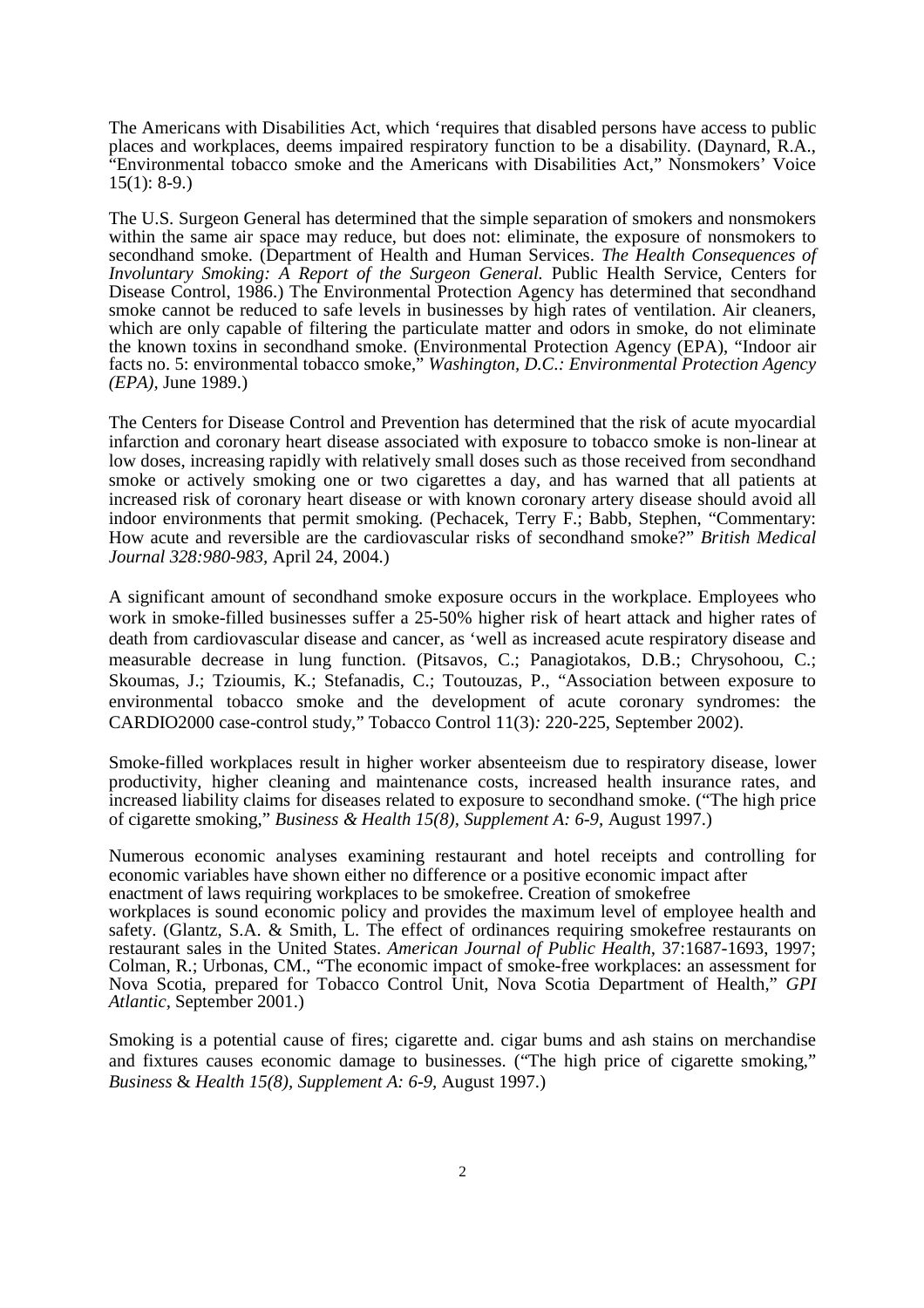Unregulated high-tech smoking devices, commonly referred to as electronic cigarettes, or "ecigarettes", closely resemble and purposefully mimic the act of smoking by having users inhale vaporized liquid nicotine created by heat through an electronic ignition system. After testing a number of e-cigarettes from two leading manufacturers, the Food and Drug Administration (FDA) determined that various samples tested contained not only nicotine but also detectable levels of known carcinogens and toxic chemicals, including tobacco-specific nitrosamines and diethylene glycol, a toxic chemical used in antifreeze. The FDA's testing also suggested that "quality control processes used to manufacture these products are inconsistent or non-existent." (n.a.), "Summary of results: laboratory analysis of electronic cigarettes conducted by FDA," *Food and Drug Administration (FDA), July 22,2009;* http://www.fda.gov/NewsEvents/PublicHealthFocus/ucm173146.htm Accessed on: October 22, 2009.) E-cigarettes produce a vapor of undetermined and potentially harmful substances, which may appear similar to the smoke emitted by traditional tobacco products. Their use in workplaces and public places where smoking of traditional tobacco products is prohibited creates concern and confusion and leads to difficulties in enforcing the smoking prohibitions.

The smoking of tobacco is a form of air pollution, a positive danger to health, and a material public nuisance.

Accordingly, the City Council finds and declares that the purposes of this ordinance are (1) to protect the public health and welfare by prohibiting smoking in public places and places of employment; and (2) to guarantee the right of nonsmokers to breathe smokefree air, and to recognize that the need to breathe smokefree air shall have priority over the desire to smoke.

#### **SECTION 3. DEFINITIONS**

The following words and phrases, whenever used in this Ordinance, shall be construed as defined in this Section:

- A. "Attached Bar" means a bar area of a restaurant.
- B. "Bar" means an establishment that is devoted primarily to the serving of alcoholic beverages for consumption by guests on the premises and where food sales represent twenty-five (25) percent or less of the bar's gross annual receipts. This definition includes, but is not limited to taverns, nightclubs, cocktail lounges, and cabarets.
- C. "Business" means a sole proprietorship, partnership, joint venture, corporation, or other business entity, either for-profit or not-for-profit, including retail establishments where goods or services are sold; professional corporations and other entities where legal, medical, dental, engineering, architectural, or other professional services are delivered; and private clubs.
- D. "City" means City of Clay, Alabama.
- E. "City Council" means City Council of the City of Clay, Alabama.
- F. "Common Area" means a hallway, corridor, lobby, aisle, water fountain area, restroom, stairwell, interior and/or exterior general public entryway or exit, refreshment area, or restroom.
- G. "E-cigarette" means any electronic oral device, such as one composed of a heating element, battery, and/or electronic circuit, which provides a vapor of nicotine or any other substances,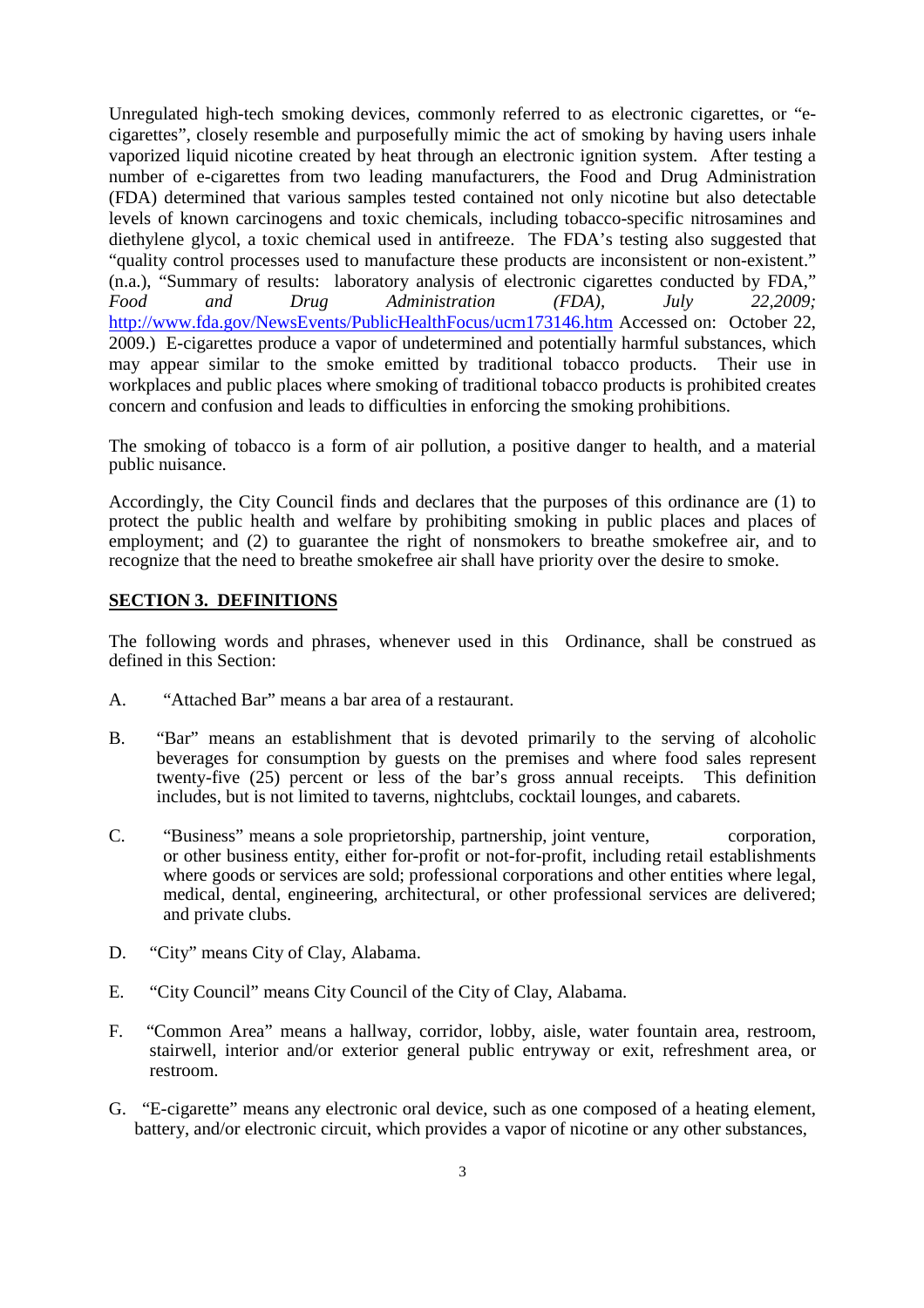and the use of inhalation of which simulates smoking. The term shall include any such device, whether manufactured, distributed, marketed, or sold as an e-cigarette, e-cigar, epipe, or under any other name or descriptor.

- H. "Employee" means a person who is employed by an employer in consideration for direct or indirect monetary wages or profit, and a person who volunteers his or her services for a nonprofit entity.
- I. "Employer" means a person, business, partnership, association, corporation, including a municipal corporation, trust, or non-profit entity that employs the services of one or more individual persons.
- J. "Enclosed Area" means all space between a floor and ceiling that is bounded on at least two sides by walls, doorways, or windows, whether open or closed. A wall includes any retractable divider, garage door, or other physical barrier, whether temporary or permanent and whether or not containing openings of any kind.
- K. "Health Care Facility" means an office or institution providing care or treatment of diseases, whether physical, mental, or emotional, or other medical, physiological, or psychological conditions, including but not limited to, hospitals, rehabilitation hospitals or other clinics, including weight control clinics, nursing homes, homes for the aging or chronically ill, laboratories, and offices of surgeons, chiropractors, physical therapists, physicians, dentists, and all specialists within these professions. This definition shall include all waiting rooms, hallways, private rooms, semiprivate rooms, and wards within health care facilities.
- L. "Place of Employment" means an area under the control of a public or private employer that employees normally frequent during the course of employment, including but not limited to, work areas, employee lounges, restrooms, conference rooms, meeting rooms, classrooms, employee cafeterias, hallways, and vehicles. A private residence is not a "place of employment" unless it is used as a child care, adult day care, or health care facility.
- M. "Playground" means any park or recreational area designed in part to be used by children that has play or sports equipment installed or that has been designated or landscaped for play or sports activities, or any similar facility located on public or private school grounds or on City of Clay grounds.
- N. "Private Club" means an organization, whether incorporated or not, which is the owner, lessee, or occupant of a building or portion thereof used exclusively for club purposes at all times, which is operated solely for a recreational, fraternal, social, patriotic, political, benevolent, or athletic purpose, but not for pecuniary gain, and which only sells alcoholic beverages incidental to its operation. The affairs and management of the organization are conducted by a board of directors, executive committee, or similar body chosen by the members at an annual meeting. The organization has established bylaws and/or a constitution to govern its activities. The organization has been granted an exemption from the payment of federal income tax as a club under 26 U.S.C. Section 501.
- O. "Public Place" means an area to which the public is invited or in which the public is permitted, including but not limited to, banks, bars, educational facilities, health care facilities, hotel and motel lobbies, laundromats, public transportation facilities, reception areas, restaurants, retail food production and marketing establishments, retail service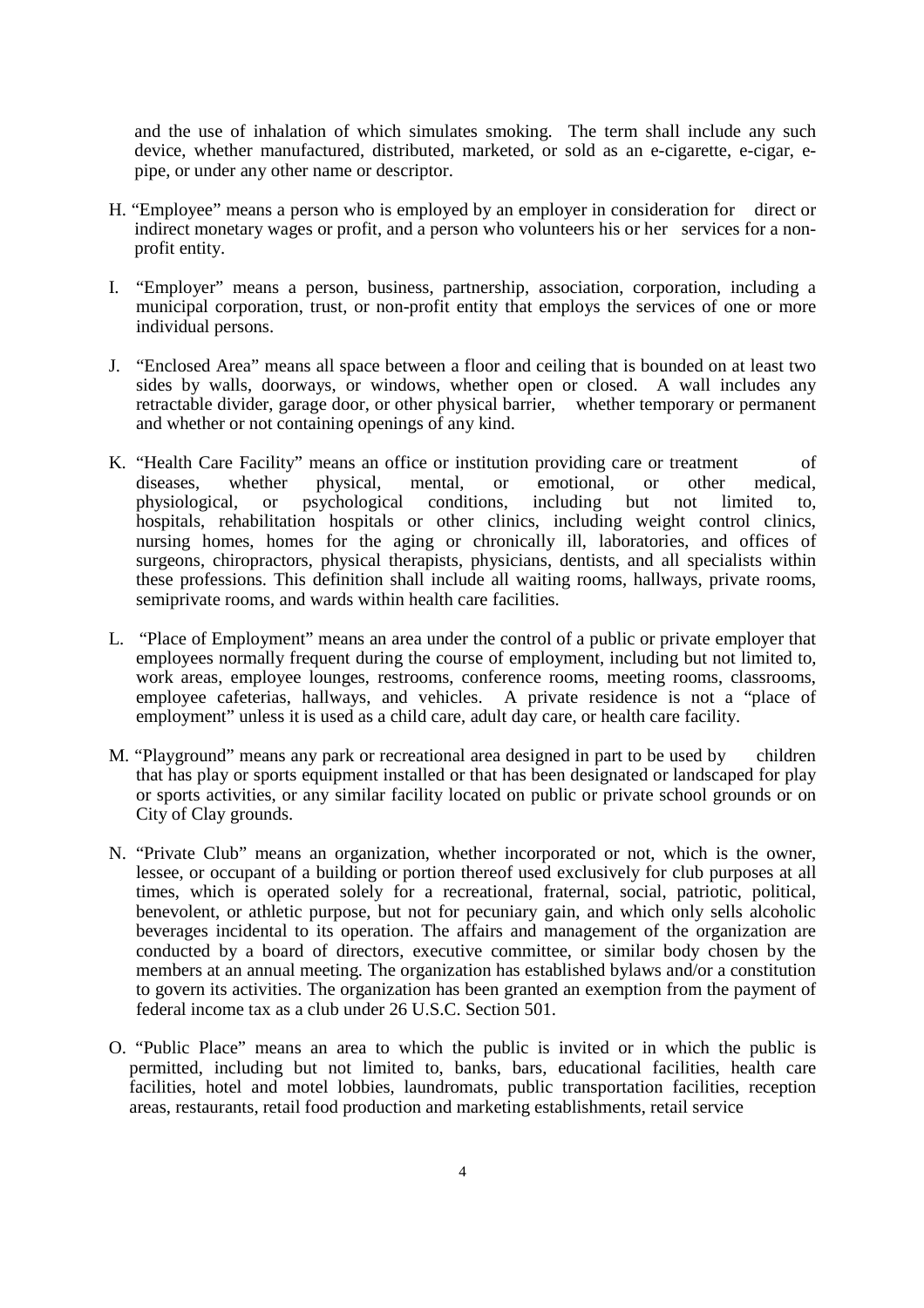establishments, retail stores, shopping malls, sports arenas, theaters, and waiting rooms. A private club is a "public place" when being used for a function to which the general public is invited. A private residence is not a "public place" unless it is used as a' child care, adult day care, or health care facility.

- P. "Restaurant" means an eating establishment, including but not limited to, coffee shops, cafeterias, sandwich stands, and private and public school cafeterias, which gives or offers for sale food to the public, guests, or employees, as well as kitchens and catering facilities in which food is prepared on the premises for serving elsewhere. The term "restaurant" shall include a bar area within the restaurant.
- Q. "Retail Tobacco Store" means a retail store utilized primarily for the sale of tobacco products and accessories and in which the sale of other products is merely incidental.
- R. "Service Line" means an indoor or outdoor line in which one (1) or more persons are waiting for or receiving service of any kind, whether or not the service involves the exchange of money; including but not limited to ATM lines, concert lines, food vendor lines, movie ticket lines, and sporting event lines.
- S. "Shopping Mall" means an enclosed public walkway or hall area that serves to connect retail or professional establishments.
- T. "Smoking" means inhaling, exhaling, burning, or carrying any lighted cigar, cigarette, pipe, or other lighted tobacco product in any manner or in any form. "Smoking" also includes the use of an e-cigarette which creates a vapor, in any manner or in any form, or the use of any oral smoking device for the purpose of circumventing the prohibition of smoking in this Ordinance.
- U. "Sports Arena" means sports pavilions, stadiums, gymnasiums, health spas, boxing arenas, swimming pools, roller and ice rinks, bowling alleys, and other similar places where members of the general public assemble to engage in physical exercise, participate in athletic competition, or witness sports or other events.

#### **SECTION 4. APPLICATION OF ORDINANCE TO CITY OF CLAY FACILITIES**

All enclosed areas, including buildings and vehicles owned, leased, or operated by the City of Clay, as well as all outdoor property adjacent to such buildings and under the control of the City, shall be subject to the provisions of this Ordinance.

#### **SECTION 5. PROHIBITION OF SMOKING IN ENCLOSED PUBLIC PLACES**

Smoking shall be prohibited in all enclosed public places within the City of Clay, including but not limited to, the following places:

- A. Aquariums, galleries, libraries, and museums
- B. Areas available to and customarily used by the general public in businesses and nonprofit entities patronized by the public, including but not limited to, professional offices, banks, laundromats, hotels, and motels.
- C. Bars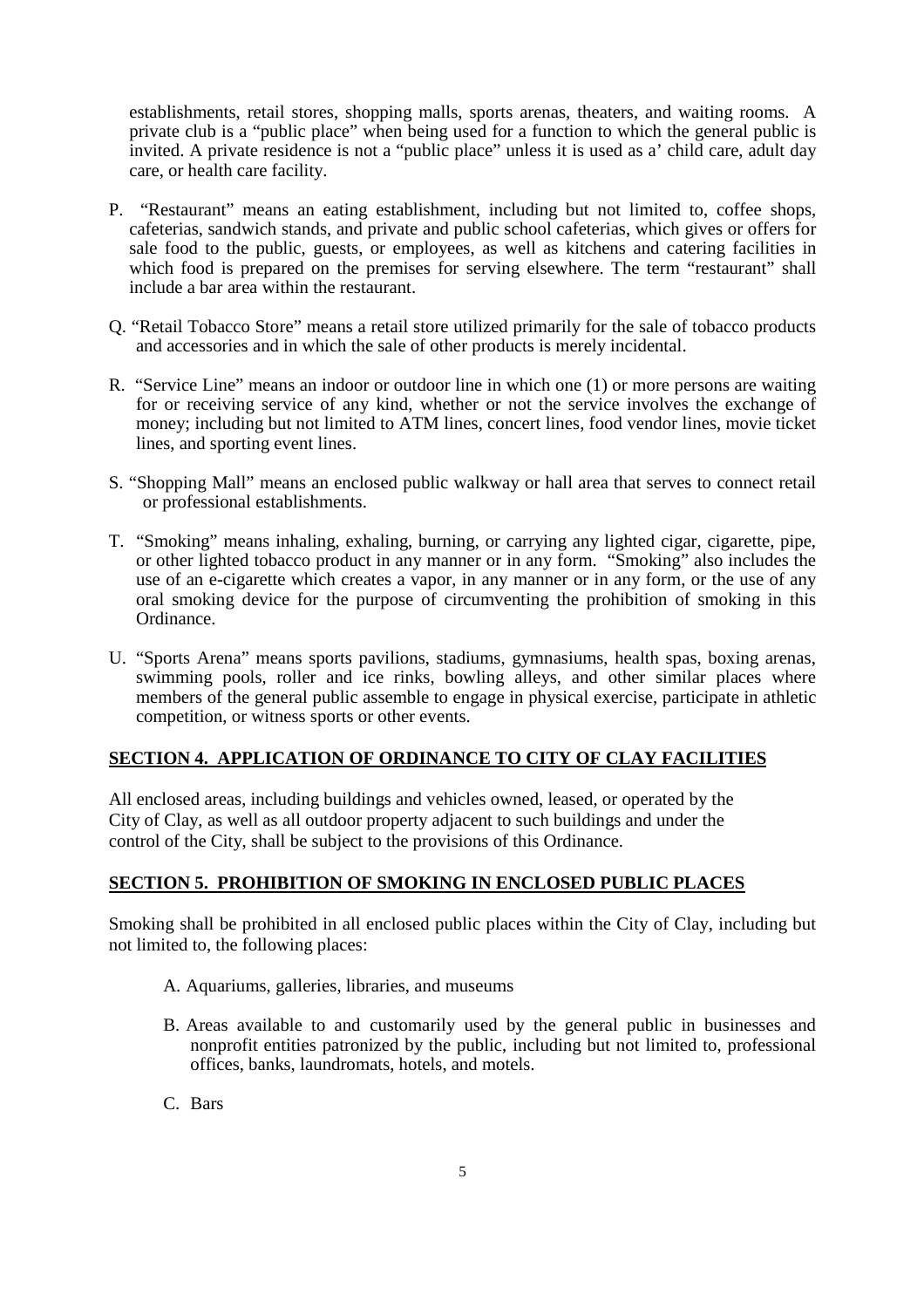- D. Bingo facilities
- E. Child care and adult day care facilities
- F. Convention facilities
- G. Educational facilities, both public and private
- H. Elevators
- I. Facilities primarily used for exhibiting a motion picture, stage, drama, lecture, musical recital, or other similar performance
- J. Gaming facilities
- K. Health care facilities
- L. Hotel and motel lobbies
- M. Lobbies, hallways, and other common areas in apartment buildings, condominiums, trailer parks, retirement facilities, nursing homes, and other multiple-unit residential facilities
- N. Polling places
- O. Private clubs when being used for a function to which the general public is invited
- P. Public transportation facilities, including buses and taxicabs under the authority of the City of Clay and/or Jefferson County, and ticket, boarding, and waiting areas public transit depots
- Q. Restaurants including attached bars
- R. Restrooms, lobbies, reception areas, hallways, and other common-use areas
- S. Retail stores
- T. Rooms, chambers, places of meeting or public assembly, including school buildings, under the control of an agency, board, commission, committee or Council of the City of Clay or a political subdivision of the State, to the extent the place is subject to the jurisdiction of the City of Clay
- U. Service lines
- V. Shopping malls.
- W. Sports arenas, including enclosed places in outdoor arenas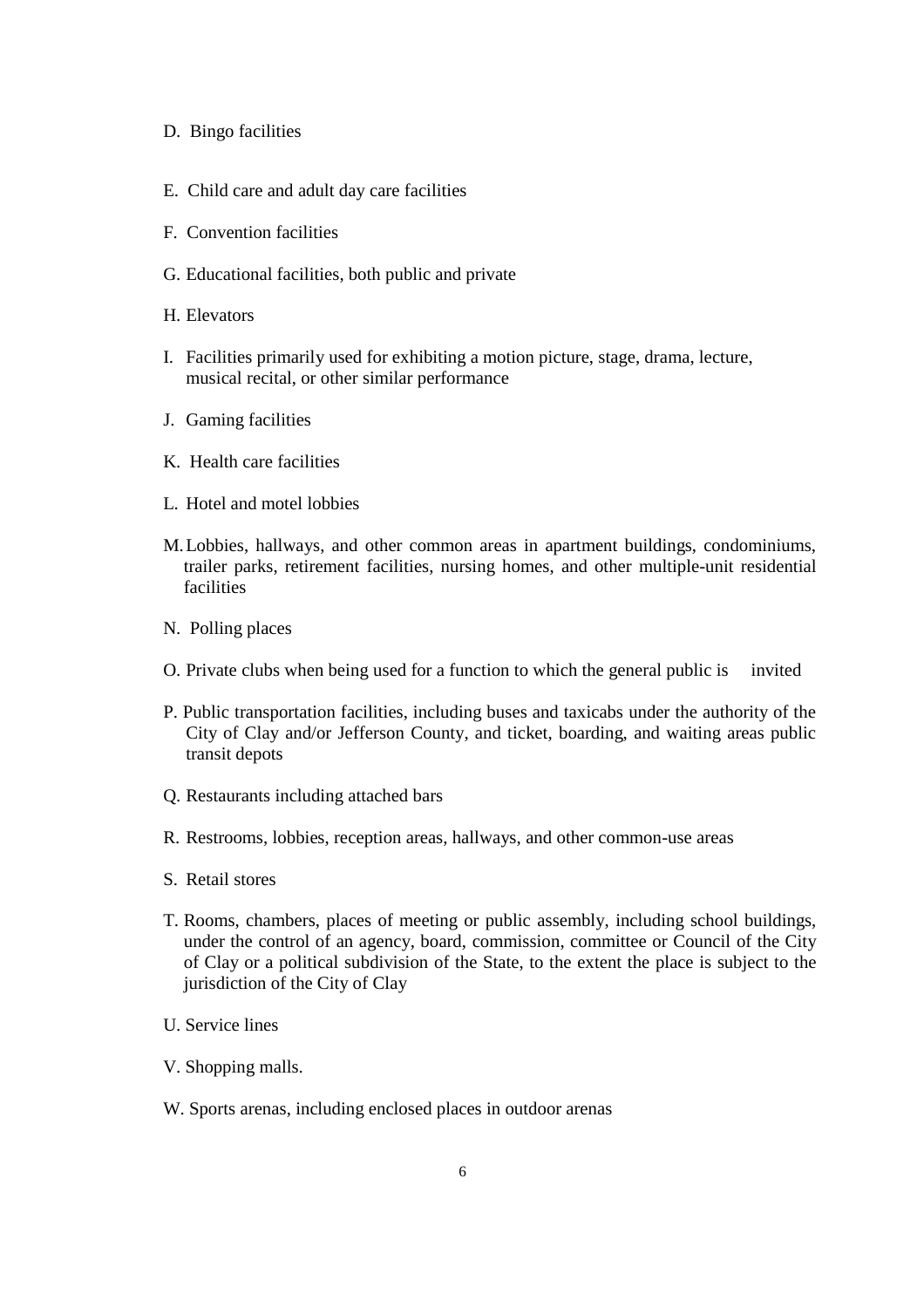#### **SECTION 6. PROHIBITION OF SMOKING IN PLACES OF EMPLOYMENT**

- A. Smoking shall be prohibited in all enclosed facilities within places of employment without exception. This includes common work areas, auditoriums, classrooms, conference and meeting rooms, private offices, elevators, hallways, medical facilities, cafeterias, employee lounges, stairs, restrooms, vehicles, and all other enclosed facilities.
- B. This prohibition on smoking shall be communicated to all existing employees by the effective date of this Ordinance and to all prospective employees upon their application for employment.

#### **SECTION 7. PROHIBITION OF SMOKING IN OUTDOOR PUBLIC PLACES**

Smoking shall be prohibited in the following outdoor places:

- A. Within a distance of twenty (20) feet outside entrances, operable windows, and ventilation systems of enclosed areas where smoking is prohibited, so as to prevent tobacco smoke from entering those areas
- B. On all outdoor property that is adjacent to buildings owned, leased or operated by the City of Clay and that is under the control of the City
- C. In and within twenty (20) feet of outdoor seating or serving areas of restaurants and bars
- D. In all outdoor arenas, stadiums, and amphitheaters. Smoking shall also be prohibited in and within twenty (20) feet of bleachers and grandstands by use of spectators at sporting and other public events
- E. In and within twenty (20) feet of all outdoor playgrounds
- F. In and within twenty (20) feet of all outdoor public transportation stations, platforms, and shelters under the authority of the City
- G. In all outdoor service lines, including lines in which service is obtained by persons in vehicles, such as service that is provided by bank tellers, parking lot attendants, and toll takers. In lines in which service is obtained by persons in vehicles, smoking is prohibited by both pedestrians and persons in vehicles, but only within twenty (20) feet of the point of service
- H. In outdoor common areas of apartment buildings, condominiums, trailer parks, retirement facilities, nursing homes and other multiple unit residential facilities, except in designated smoking areas, not to exceed twenty-five (25) percent of the outdoor common area, which must be located at least twenty (20) feet outside entrances, operable windows, and ventilation systems of enclosed areas where smoking is prohibited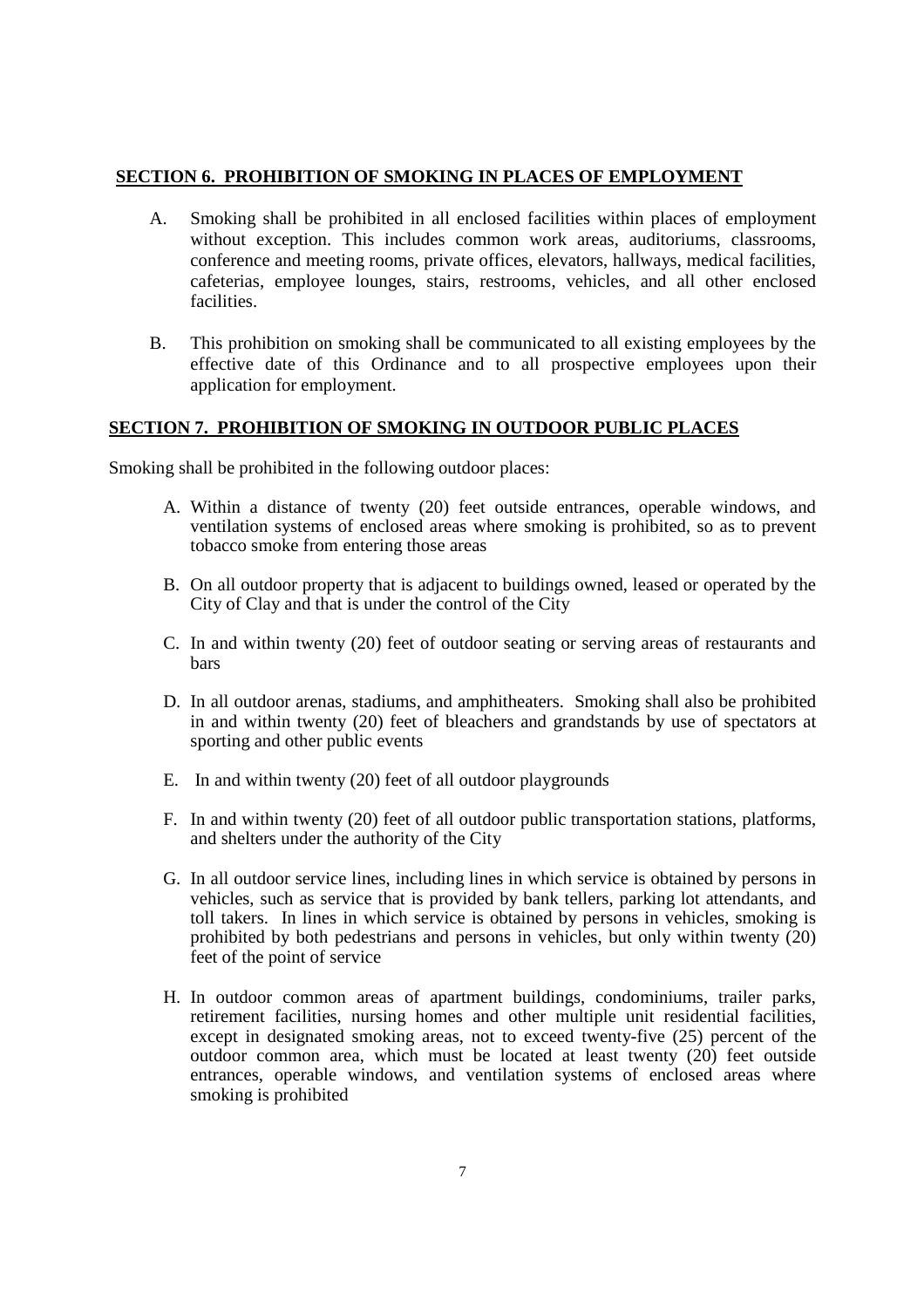#### **SECTION 8. WHERE SMOKING NOT REGULATED**

Notwithstanding any other provision of this Ordinance to the contrary, the following areas shall be exempt:

- A. Private residences, except when used as a licensed child care, adult day care, or health care facility.
- B. Hotel and motel rooms that are rented to guests and are designated as smoking rooms; provided, however, that not more than twenty percent (20%) of rooms rented to guests in a hotel or motel may be so designated. All smoking rooms on the same floor must be contiguous and smoke from these rooms must not infiltrate into areas where smoking is prohibited under the provisions of this Ordinance. The status of rooms designated as smoking or nonsmoking may not be changed except to add additional nonsmoking rooms.
- C. Retail tobacco stores, provided that smoke from these places does not infiltrate into areas where smoking is prohibited under the provisions of this Ordinance.
- D. Private and semiprivate rooms in nursing homes and long-term care facilities that are occupied by one (1) or more persons, all of whom are smokers and have requested in writing to be placed in a room where smoking is permitted; provided that smoke from these places does not infiltrate into areas where smoking is prohibited under the provisions of this Ordinance.
- E. Private clubs that have no employees, except when being used for a function to which the general public is invited.
- F. Outdoor areas of places of employment except those covered by the provisions of Sections 7 and 9.

#### **SECTION 9. DECLARATION OF ESTABLISHMENT OR OUTDOOR AREA AS NONSMOKING**

Notwithstanding any other provision of this Ordinance, an owner; operator; manager; or other person in control of an establishment; facility; or outdoor area may declare that entire establishment; facility; or outdoor area as a nonsmoking place. Smoking shall be prohibited in any place in which a sign conforming to the requirements of Section 10 is posted.

#### **SECTION 10. POSTING OF SIGNS**; **RESPONSIBILITY OF PROPRIETORS**

A. "No Smoking" signs or the international "No Smoking" symbol (consisting of a pictorial representation of a burning cigarette enclosed in a red circle with a red bar across it) shall be clearly and conspicuously posted in every public place and place of employment where smoking is prohibited by this Ordinance by the owner, operator, manager, or other person in control of that place.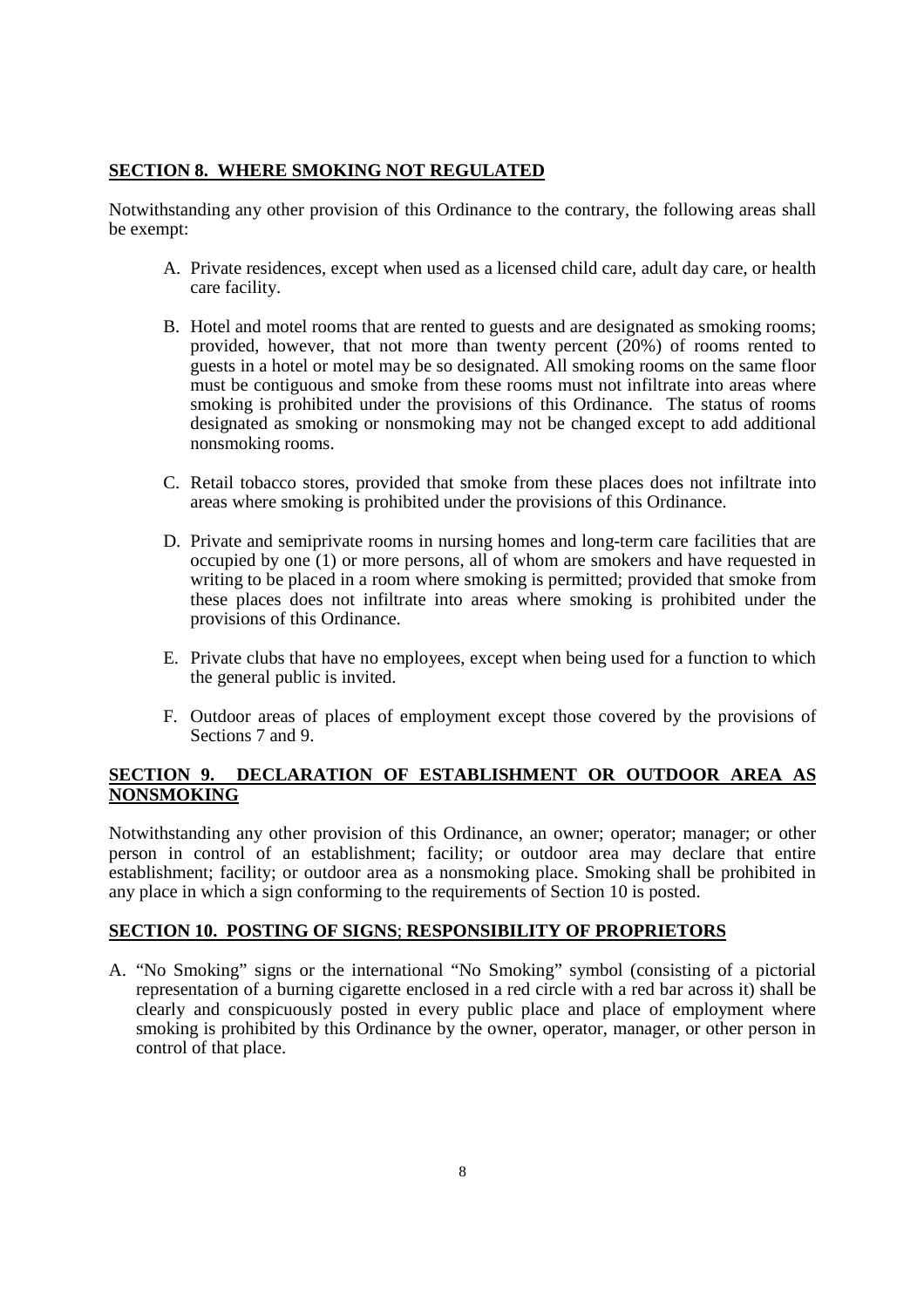- B. Every public place and place of employment where smoking is prohibited by this Ordinance shall have posted at every entrance a conspicuous sign clearly stating that smoking is prohibited.
- C. All ashtrays shall be removed from any area where smoking is prohibited by this Ordinance by the owner, operator, manager, or other person having control of the area.
- D. The owner, operator, manager or other person having control of any area where smoking is prohibited by this Ordinance shall request any person smoking in violation of this Ordinance to stop.

#### **SECTION 11. NONRETALIATION; NONWAIVER OF RIGHTS**

- A. No person or employer shall discharge, refuse to hire, or in any manner retaliate against an employee, applicant for employment, or customer because that employee, applicant, or customer exercises any rights afforded by this Ordinance or reports or attempts to prosecute a violation of this Ordinance.
- B. An employee, who works in a setting where an employer allows smoking, does not waive or otherwise surrender any legal rights the employee may have against the employer or any other party.

#### **SECTION 12. ENFORCEMENT**

- A. This Ordinance shall be enforced by the City of Clay Building Inspector or an Authorized representative thereof, or the Mayor or his duly authorized designees or representatives.
- B. Notice of the provisions of this Ordinance shall be given to all applicants for a business license in the City of Clay.
- C. Any citizen who desires to register a complaint under this Ordinance may initiate enforcement with the City of Clay Building Inspector or the Mayor or his designees.
- D. The City of Clay Building Inspector or designees shall, while an establishment is undergoing otherwise mandated inspections, inspect for compliance with this Ordinance.
- E. An owner, manager, operator, or employee, of an establishment regulated by this Ordinance shall inform persons violating this Ordinance of the appropriate provisions thereof.
- F. Notwithstanding any other provision of this Ordinance, an employee or private citizen may bring legal action to enforce this Ordinance.
- G. In addition to the remedies provided by the provisions of this Section, the City of Clay Building Inspector, the Mayor or any person aggrieved by the failure of the owner, operator, manager, or other person in control of a public place or a place of employment to comply with the provisions of this Ordinance may apply for injunctive relief to enforce those provisions in any court of competent jurisdiction.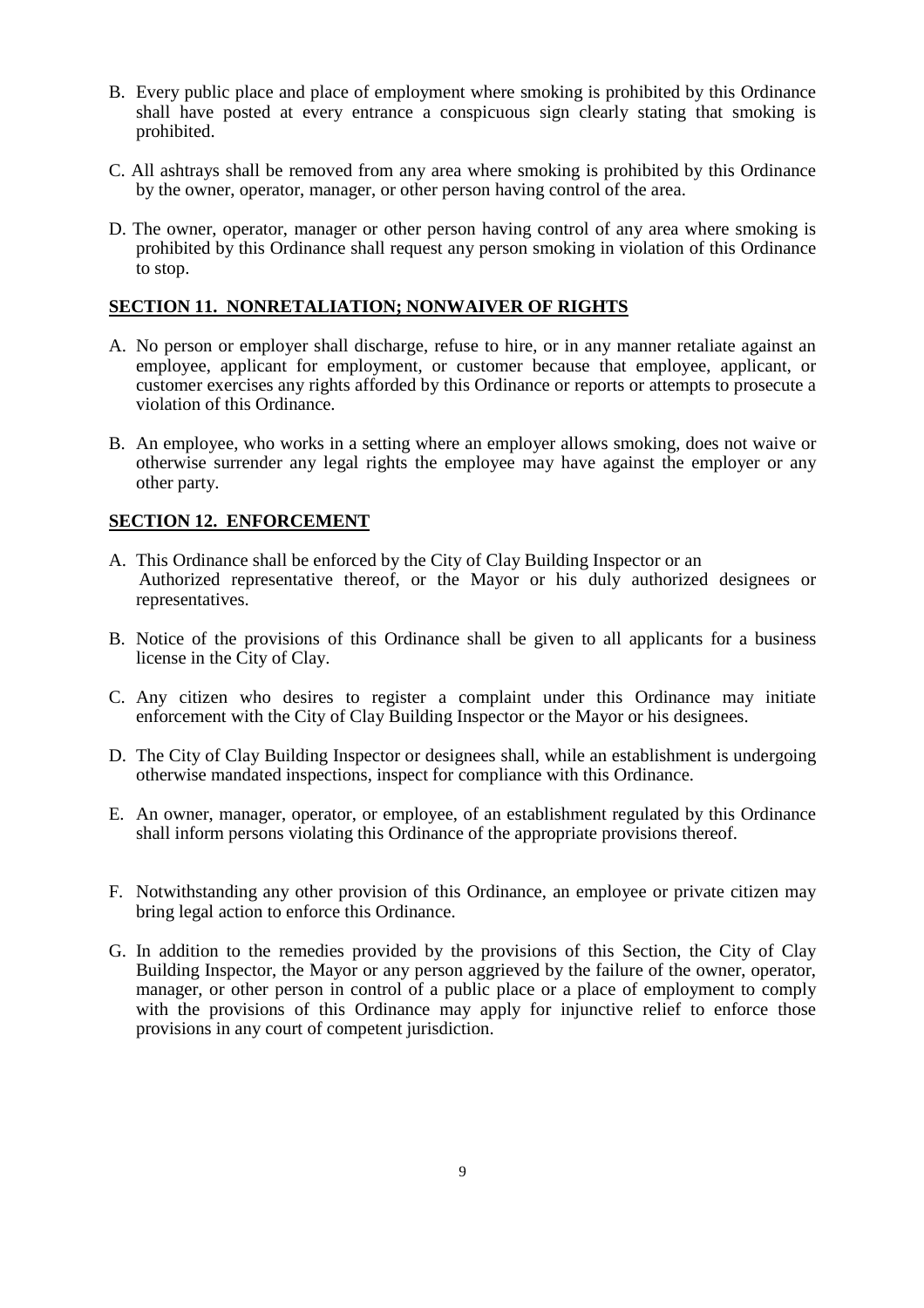#### **SECTION 13. VIOLATIONS AND PENALTIES**

- A. A person who smokes in an area where smoking is prohibited by the provisions of this Ordinance shall be guilty of a violation, punishable by a fine not exceeding one hundred dollars (\$100).
- B. A person who owns, manages, operates, or otherwise controls a public place or place of employment and who fails to comply with the provisions of this Ordinance shall be guilty of a class c misdemeanor, punishable by:
	- 1. A fine not exceeding one hundred dollars (\$100) for a first violation.
	- 2. A fine not exceeding two hundred dollars (\$200) for a second violation within one (1) year.
	- 3. A fine not exceeding five hundred dollars (\$500) for each additional violation within one (1) year.
- C. In addition to the fines established by this Section, violation of this Ordinance by a person who owns, manages, operates, or otherwise controls a public place or place of employment may result in the suspension or revocation of any permit or license issued to the person for the premises on which the violation occurred.
- D. Violation of this Ordinance is hereby declared to be a public nuisance, which may be abated by the City of Clay Building Inspector and the City Council by restraining order, preliminary and permanent injunction, or other means provided by law, and the City of Clay may take action to recover the costs of the nuisance abatement.
- E. Each day on which a violation of this Ordinance occurs shall be considered a separate and distinct violation.

#### **SECTION 14. PUBLIC EDUCATION**

The City of Clay and Jefferson County Department of Health shall engage in a continuing program to explain and clarify the purposes and requirements of this Ordinance to citizens affected by it, and to guide owners, operators, and managers in their compliance with it. The program may include publication of a brochure for affected businesses and individuals explaining the provisions of this ordinance.

#### **SECTION 15. GOVERNMENTAL AGENCY COOPERATION**

The City of Clay shall annually request other governmental and educational agencies having facilities within the City of Clay to establish local operating procedures in cooperation and compliance with this Ordinance. This includes urging all Federal, State, County, City and School District agencies to update their existing smoking control regulations to be consistent with the current health findings regarding secondhand smoke.

#### **SECTION 16. OTHER APPLICABLE LAWS**

This Ordinance shall not be interpreted or construed to permit smoking where it is otherwise restricted by other applicable laws.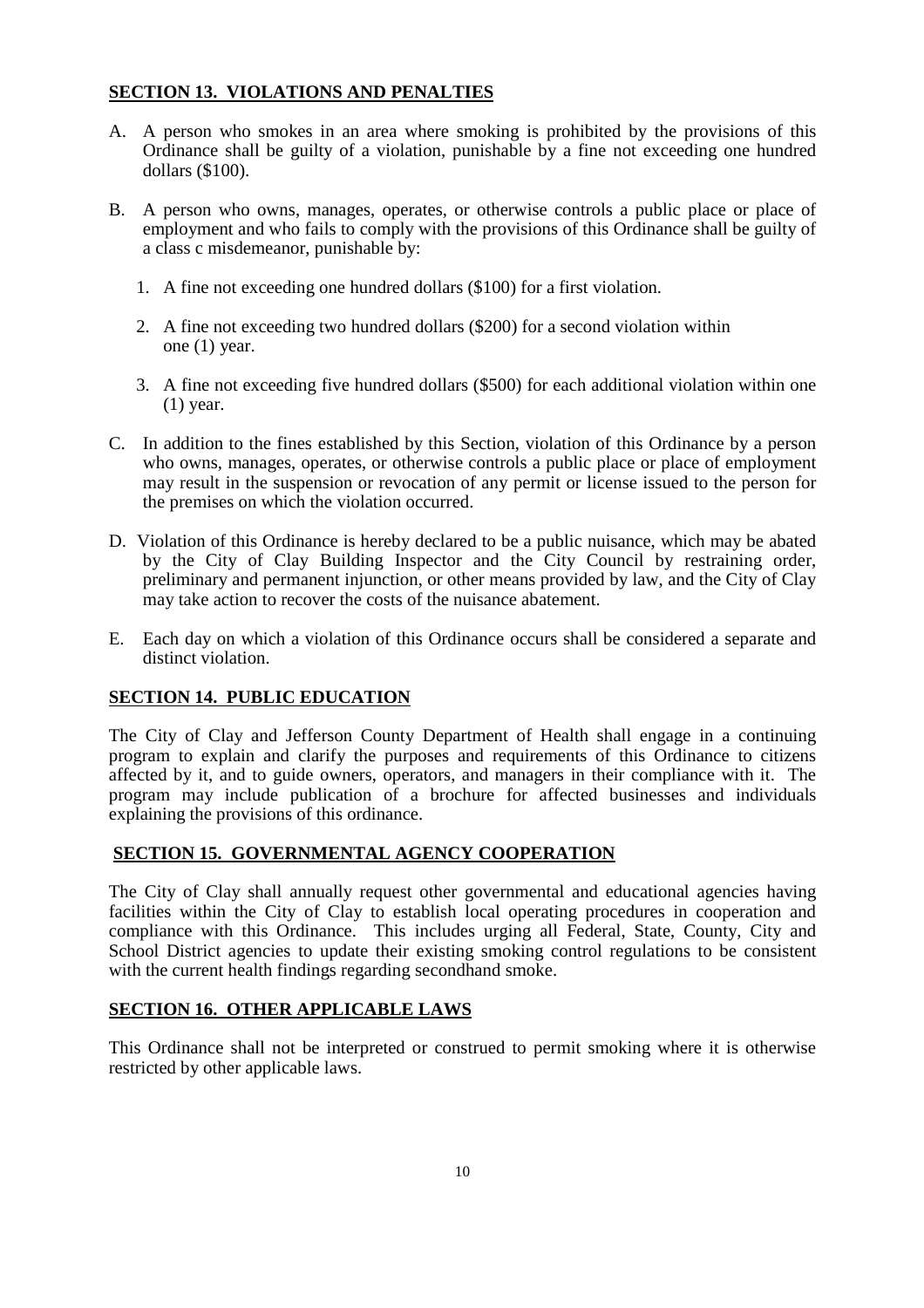#### **SECTION 17. LIBERAL CONSTRUCTION**

This Ordinance shall be liberally construed so as to further its purposes.

#### **SECTION 18. SEVERABILITY**

If any provision, clause, sentence, or paragraph of this Ordinance or the application thereof to any person or circumstances shall be held invalid, that invalidity shall not affect the other provisions of this Ordinance which can be given effect without the invalid provision or application, and to this end the provisions of this Ordinance are declared to be severable.

#### **SECTION 19. EFFECTIVE DATE**

This Ordinance shall be effective sixty (60) days from and after the date of its adoption and publication as required by law.

The City Clerk is hereby authorized and directed to publish this Ordinance one (1) time in one (1) or more newspapers of general circulation within the City of Clay, Alabama.

ADOPTED AND APPROVED by this City Council of the City of Clay, on this the  $7<sup>th</sup>$  day of November 2011.

\_\_\_\_\_\_\_\_\_\_\_\_\_\_\_\_\_\_\_\_\_\_\_\_\_\_\_\_\_\_ \_\_\_\_\_\_\_\_\_\_\_\_\_\_\_\_\_\_\_\_\_\_\_\_\_\_\_\_\_\_ Mayor City Clerk

Ed McGuffie Bobby Christmas